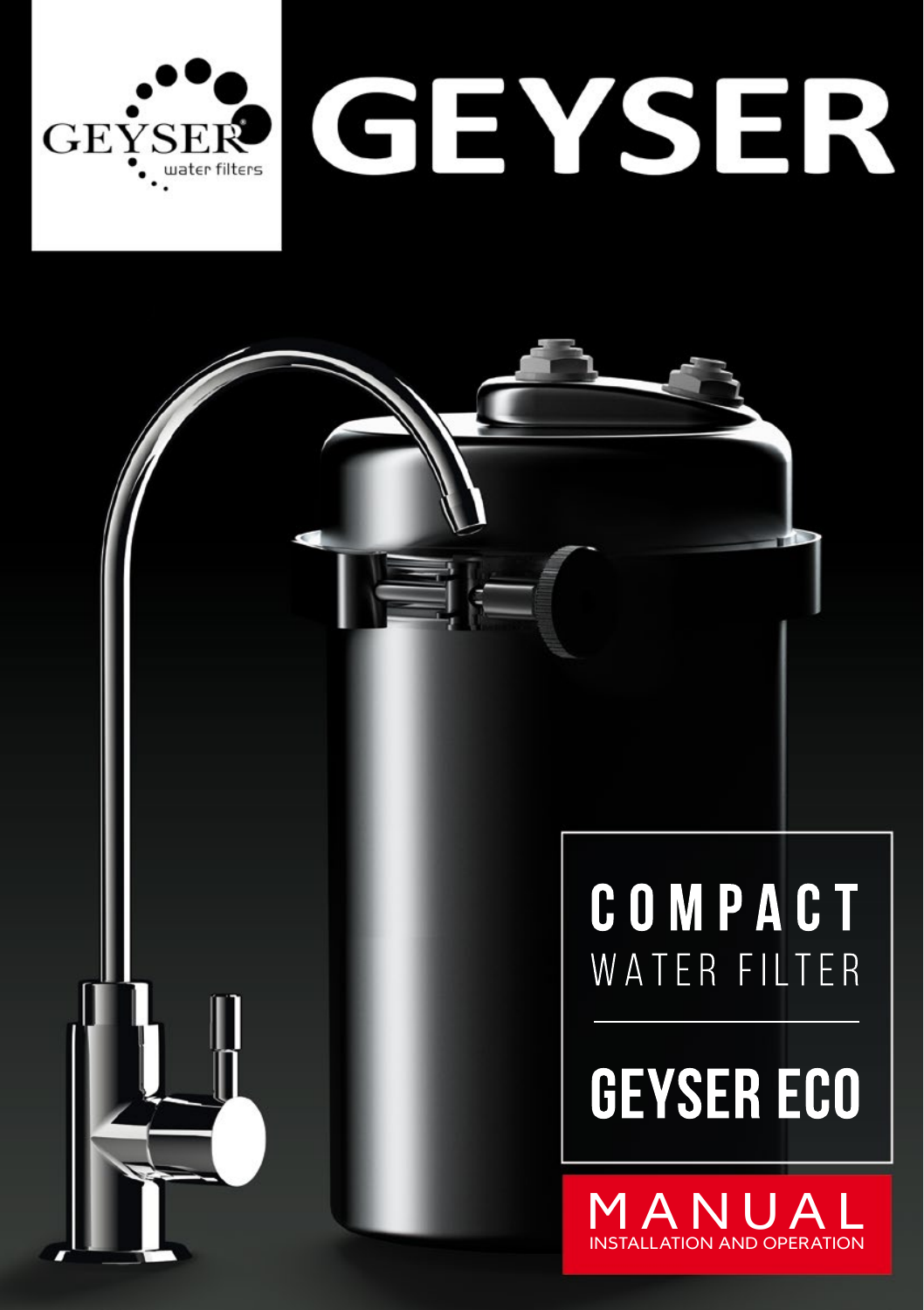## **Thank you for buying Geyser water filter!**

Our developments and technologies make it possible to ensure the excellent water quality in your house.

This manual describes all of the functions and installation procedure of Geyser water filtering system. Please carefully read and keep it for future use.

The water filter set includes all required parts to use the system immediately after installation.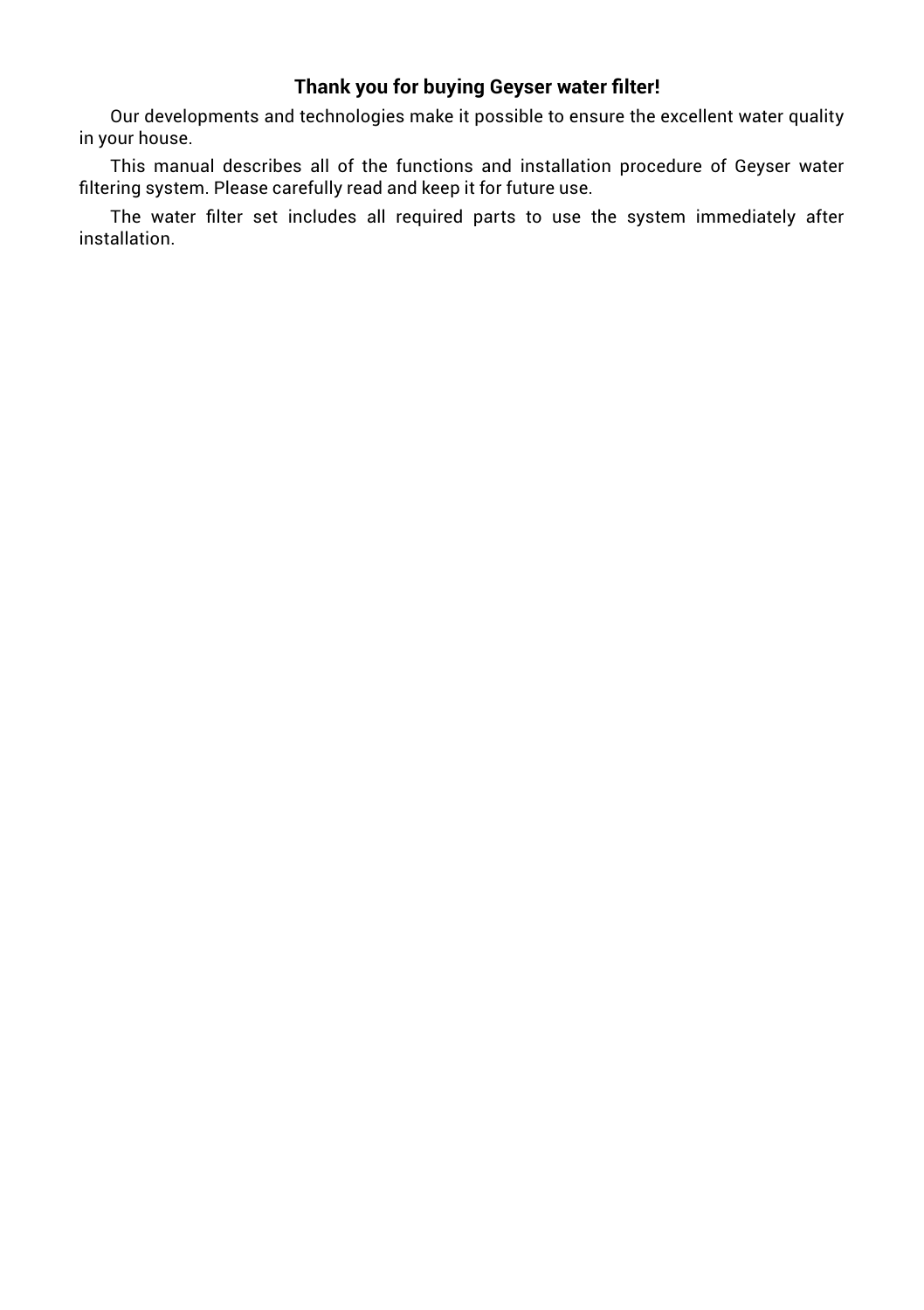## **PURPOSE**

The Gevser Eco filter is designed for purification of the tap water from chlorine, organic and organochlorine substances, heavy metals, iron, petroleum, mechanical particles and other undesirable impurities. It reduces the content of hardness salts.

The compact filter Gever Eco includes all the traditional methods of water treatment: mechanical filtration, ion exchange, sorption, iron removal and disinfection.

The filter is equipped with composite cartridge Aragon 3 ECO, which combines unique properties of Aragon material and high quality coconut carbon (carbon block); this leads to increase of sorption purification capacity from chlorine and organic matter. Despite its compact size, Aragon-3 Eco provides high resource high efficiency of water purification

# **FEATURES & BENEFITS**

#### **RELIABLE AND ECO-FRIENDLY STAINLESS STEEL HOUSING**

- The housing is tested at pressure of 25 atm.
- Clamp connection provides tightness and easy cartridge replacement. m.
- Stainless steel housing quarantees reliability and durability.

#### IT IS FASY TO INSTALL AND MAINTAIN

Everything you need to connect the filter is included in the delivery set. Cartridge replacement is made without special tools or arrangements.

#### **COMPACT**

The filter takes 3 times less space than a conventional three-stage filter.

| <b>TECHNICAL CHARACTERISTICS OF</b><br><b>GEYSER-ECO FILTERS</b> |                 | <b>FILTERING EFFECTIVENESS OF</b><br><b>ARAGON-3 ECO FILTER</b> |             |
|------------------------------------------------------------------|-----------------|-----------------------------------------------------------------|-------------|
| Cartridge                                                        | Aragon 3 Eco    | Particles of $> 0.1$ µm in size                                 | up to 99%   |
| Temperature of filtered water: °C                                | $+4. +40$       | Lead, zinc, cadmium, cesium                                     | up to 95%   |
| Maximum operating pressure, atm                                  |                 | Chlorine                                                        | up to 100%  |
| Capacity, I/min                                                  | up to $3,6$     | Pesticides                                                      | up to 92%   |
| Housing material                                                 | stainless steel | Iron                                                            | up to $95%$ |
| Height/diameter, mm                                              | 225/171         | Aluminium                                                       | up to 97%   |
| Cartridge service life*, I                                       | up to 12000     | Oil products                                                    | up to 90%   |
|                                                                  |                 |                                                                 |             |

#### **CONFIRMED BY TESTS:**

- Anti-plaque station medical unit No. 164 of Federal medico-biological Agency of Russia (accredited testing laboratory center Rostest)
- FSBI "SRI of Influenza" Ministry of healthcare of Russia
- FSBI ECH and STATE them. Sysina, The Health Ministry of Russia

## **SCOPO OF SUPPLY**

\* The actual service life depends on contamination degree of the source water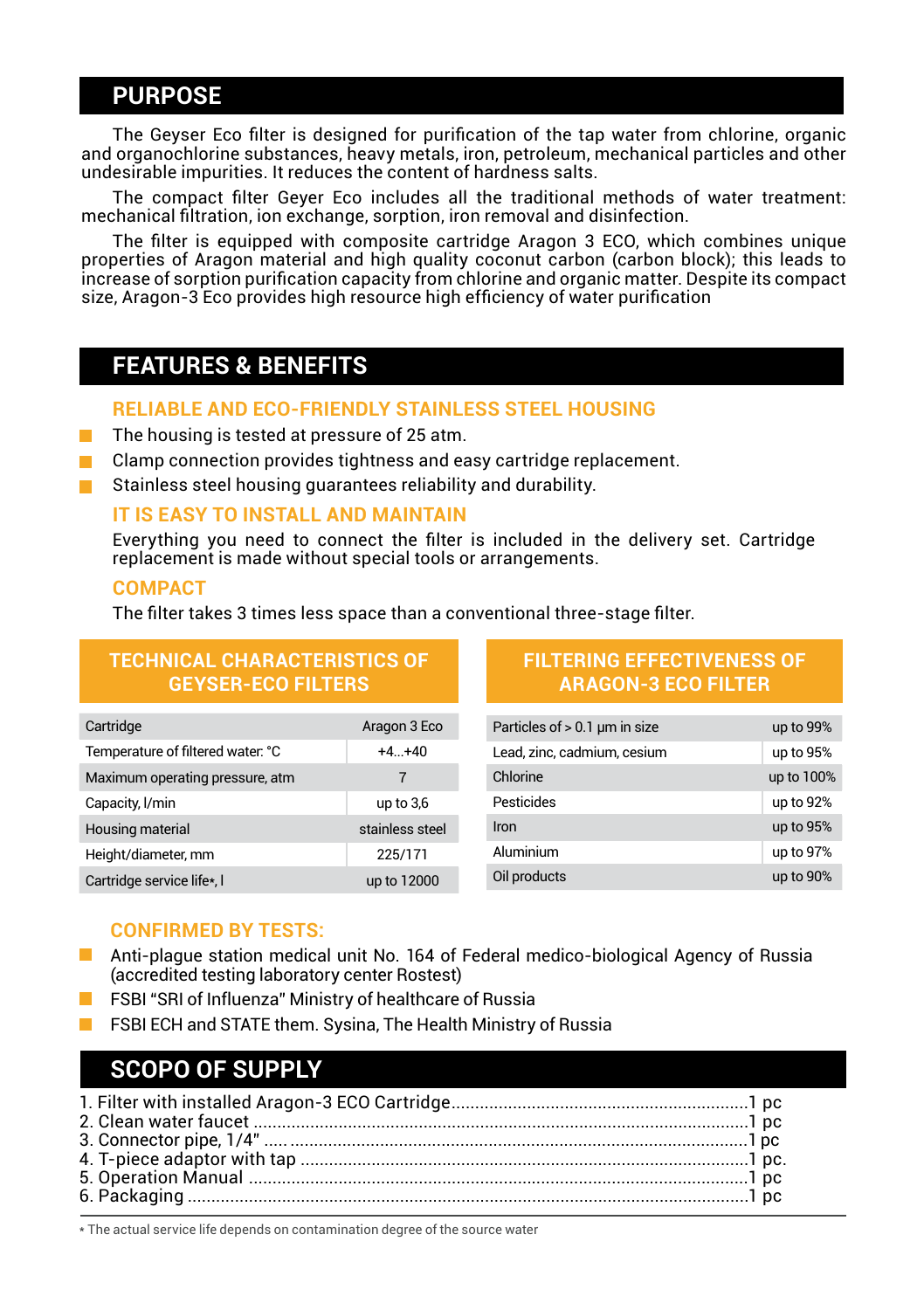# **FILTER INSTALLATION**

It is recommended to install the filter with assistance of a qualified expert or a representative of the manufacturer.

Do not disassemble the equipment without need.

PLEASE NOTE! Before you begin work, shut off the water supply and reduce the pressure by opening any faucet below the shut-off position.

#### **SETTING UP THE FILTER**

The system is attached to the cold water main.

Take out the filter from the packaging. Remove transport plugs. Press the end of the screwdriver on the plastic ring in the connector and pull out the plug. Cut the pipe provided in the set into two parts, and attach each of the parts to the "in" and "out" nozzles of the filter (fig. 1). Place the filter in the location convenient for further operation. To make cartridge replacement more convenient, leave a 15 cm clearance between the floor and the bottom of the filter body.

### **CONNECTION TO THE WATER SUPPLY LINE**

Make sure that the water supply line is shut off!

- 1. Install the adapter T-piece (A) on the cold water main, and seal the junctions (fig. 1)
- 2. Insert the plastic pipe into the nut (B) Install the pipe fully into the nozzle of the ball valve and tighten the nut (fig. 3)





!

**INSTALLATION OF THE CLEAN WATER TAP** 

Drill a 12 mm diameter hole in the sink.

Assemble the water tap in the following sequence:

- faucet
- decorative washer
- rubber gasket
- rubber washer
- plastic washer
- split washer
- metal nut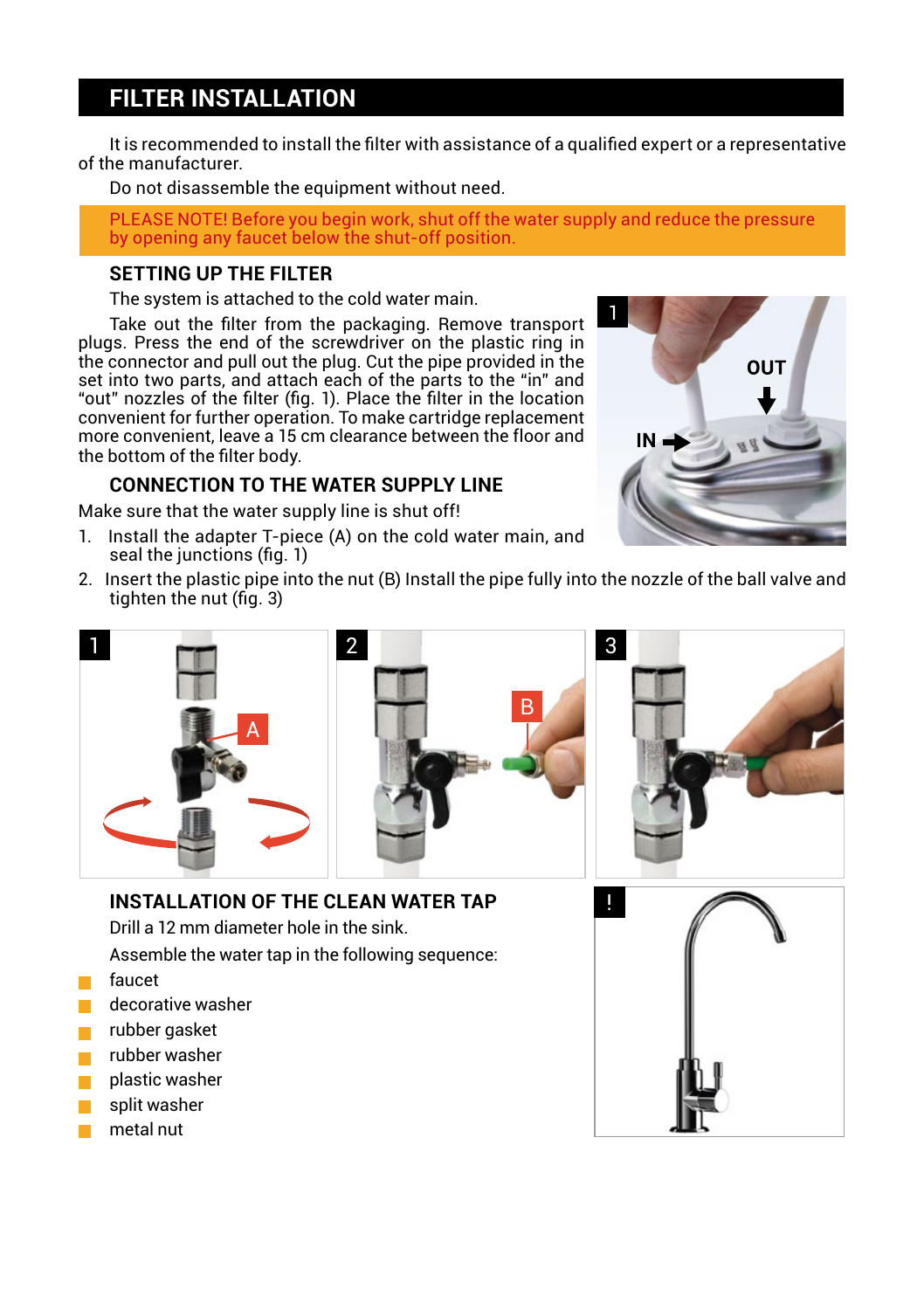Secure the faucet on the sink. Pass through the blue-color tube into nut (Е) (Fig. 1). Insert piston (Z) inside the tube as far as it will go. Put plastic stop ring (L) onto the tube end (Fig. 2). Screw the nut onto the threaded faucet rod (Fig. 3).



Before starting to use the filter, wash it through for 2-5 minutes. Wash the filter through after replacing the cartridge and after a lengthy interruption in use (more than 5 days). There's air left in the system after the installation of the new filter or after replacing the cartridge. This leads to excessive water aeration (visually the water appears to be of milky white color). As the filter is used, the air will leave the system and the cleaned water will become transparent.

## **REPLACING CARTRIDGES**

Cut off the water supply to the filter. Open clear water faucet. Disconnect the tube from filter. Loose the clamp connection (Fig. 1) open the clamp and detach the cover from the housing (Fig. 2).

Remove the cartridge (Fig. 3). Remove the plug from the bottom part of the cartridge and put it at the new one. Install new cartridge and put it at the filter cap. Lubricate the o-ring with silicone grease (not sealant!) or vaseline.

Insert the cartridge with the cap into the housing and latch the clamp. Screw the clamp connections. Supply water to the filter and make sure that there is no leakage in all connections, rectify if required. Let the water run through the filter for 2 minutes.



PLEASE NOTE! Tighten the collar clamp if there should be any leakage from under the lid of the body.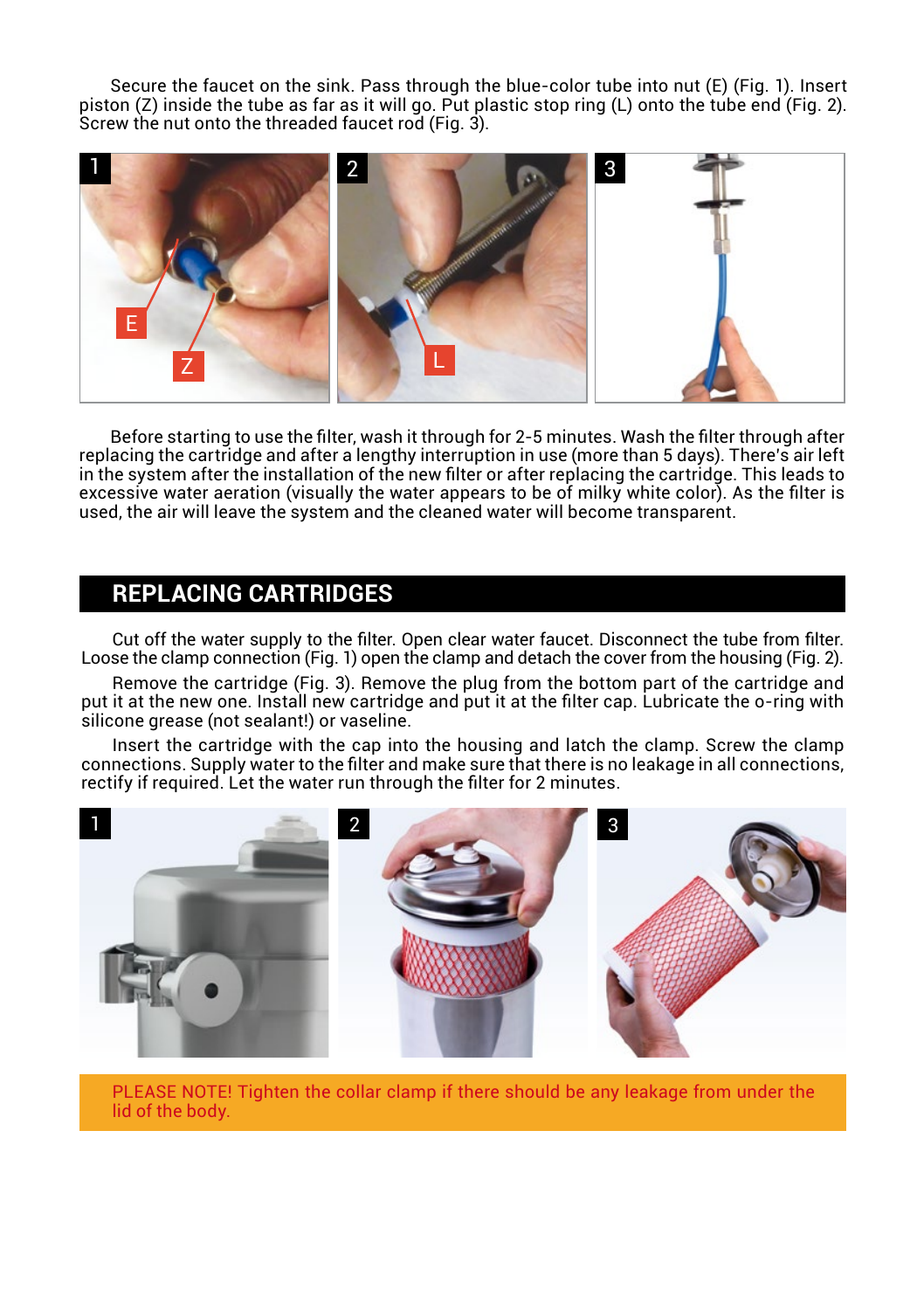ATTENTION! In case of do-it-yourself connection, the manufacturer bears no responsibility and accepts no claims resulted from the incorrect connection.

| <b>WARRANTY CERTIFICATE</b> |  |              |
|-----------------------------|--|--------------|
| Release date                |  |              |
|                             |  |              |
| FILLED BY A VENDOR          |  |              |
| Date of sale                |  | Vendor stamp |
|                             |  |              |
|                             |  |              |
|                             |  |              |
|                             |  |              |
|                             |  |              |
|                             |  |              |
|                             |  |              |
|                             |  |              |